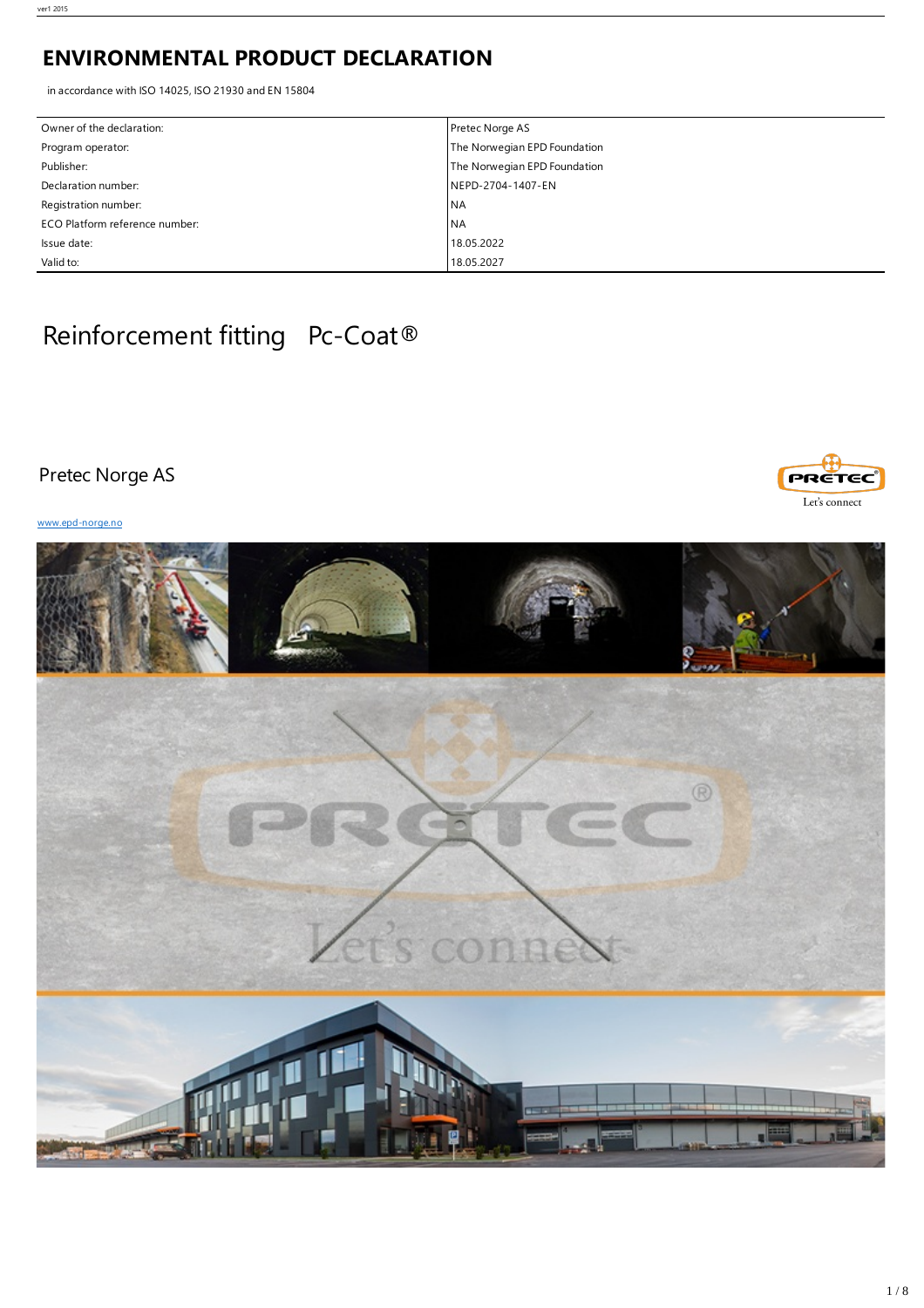

# **General information**

Reinforcement fitting Pc-Coat® Pretec Norge AS

#### **Program operator: Manufacturer:**

The Norwegian EPD Foundation Pb. 5250 Majorstuen, 0303 Oslo Phone: +47 23 08 80 00 e-mail: [post@epd-norge.no](mailto:post@epd-norge.no)

NEPD-2704-1407-EN

#### **ECO Platform reference number: Management system:**

#### **This declaration is based on Product Category Rules: Organisation no:**

CEN Standard EN 15804:2012+A1:2013 serves as core PCR NPCR 013:2019 Part B for Steel and aluminium construction products

#### **Statement of liability: Issue date:**

The owner of the declaration shall be liable for the underlying information and evidence. EPD Norway shall not be liable with respect to manufacturer information, life cycle assessment data and evidences.

#### **Declared unit: Year of study:**

1 kg Reinforcement fitting Pc-Coat® 2021

#### **Declared unit with option: Comparability:**

A1,A2,A3,A4,C1,C2,C3,C4,D

Reinforcement fitting for use with bolts for PE foam. With Pc-Coat®. To be used with rebar/anchor bolts and reinforcement mesh.

#### **General information on verification of EPD from EPD tools:**

Independent verification of data, other environmental information and the declaration according to ISO 14025:2010, § 8.1.3 and § 8.1.4. Individual third party verification of each EPD is not required when the EPD tool is i) integrated into the company's environmental management system, ii) the procedures for use of the EPD tool are approved by EPDNorway, and iii) the proccess is reviewed annualy. See Appendix G of EPD-Norway's General Programme Instructions for further information on EPD tools.

#### **Verification of EPD tool: Approved:**

Independent third party verification of the EPD tool, background data and test-EPD in accordance with EPDNorway's procedures and guidelines for verification and approval of EPD tools.

Fredrik Moltu Johnsen, Norsus AS

(no signature required)

#### **Product: Owner** of the declaration:

Contact person: Fredrik Eggertsen Phone: (+47) 69 10 24 60 e-mail: post@pretec.no

Pretec Norge AS Kampenesmosen 3 1739 Borgenhaugen Norway

#### **Declaration number: Place of production:**

Pretec China 1-1 1-1 Danmei Road, Haining City Zhejiang Province China

ISO 14001 and ISO 9001, AAA Sertification AB, sert no 794 - EN 1090-1, AAA Sertification AB, sert no 2296

NO 980 429 245 MVA

18.05.2022

**Valid to:**

18.05.2027

EPD of construction products may not be comparable if they not comply with EN 15804 and seen in a building context.

#### **Functional unit: Development and verification of EPD:**

The declaration has been developed and verified using EPD tool lca.tools ver EPD2020.11, developed by LCA.no AS. The EPD tool is integrated into the company's environmental management system, and has been approved by EPD-Norway

Developer of EPD:

Fredrik Eggertsen

Reviewer of company-specific input data and EPD:

Fredrik Eggertsen

Sign

Håkon Hauan, CEO EPD-Norge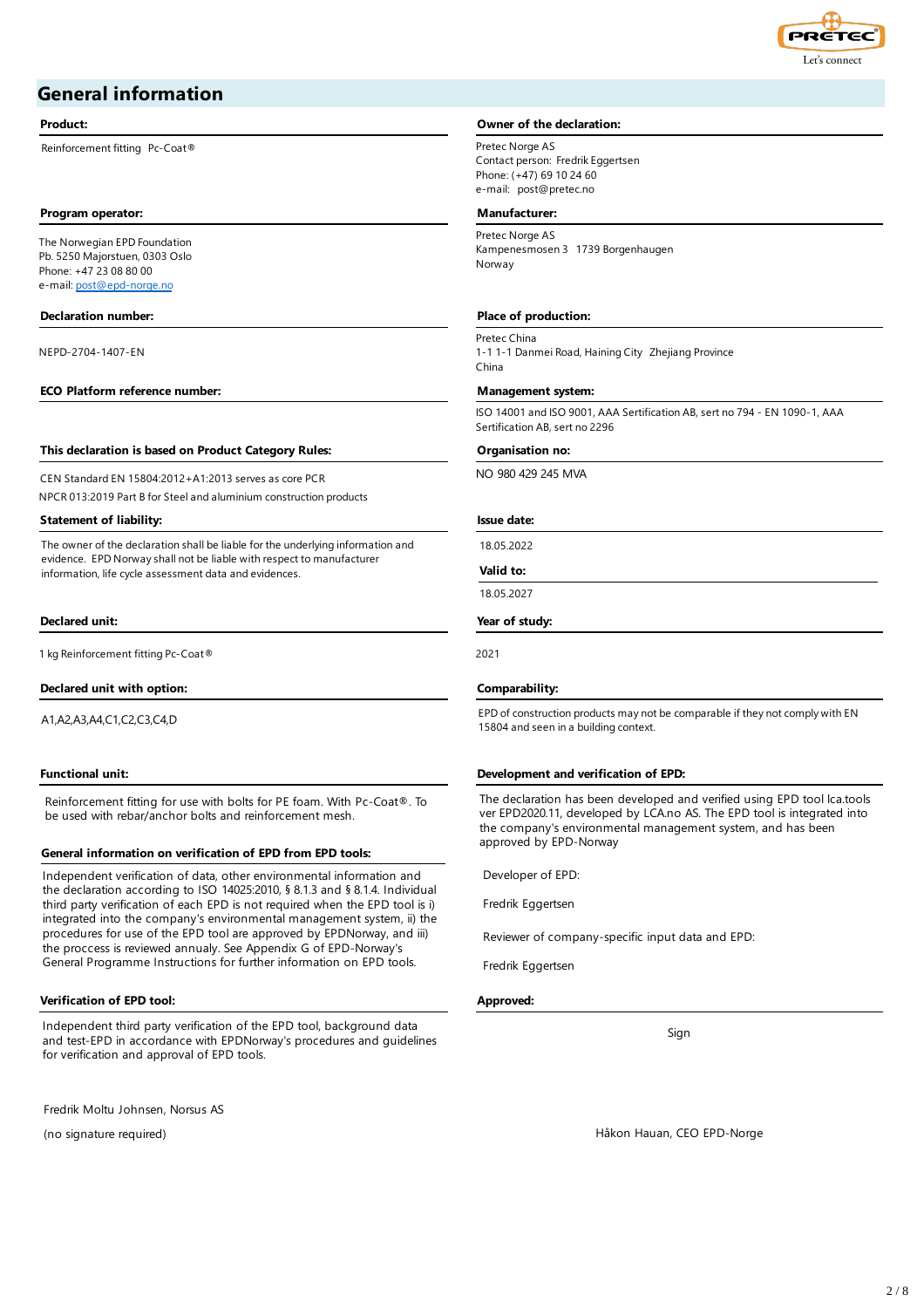

# **Product**

#### **Product description:**

Reinforcement fitting for use with bolts for PE foam. The fixture is mounted on the bolt after assembly of the

reinforcement mesh, helping to keep the mesh in place during sprayed concrete application

#### **Product specification**

Pc-Coat® duplex coating. Provides optimum corrosion protection for steel using three different processes.

- Hot-dip galvanizing
- Zinc-manganeese phosphating
- Powder coating

CE marked according to NS EN 1090-1

| <b>Materials</b>          | kg   | %     |
|---------------------------|------|-------|
| <b>Steel</b>              | 0,95 | 95,10 |
| Powder coating            | 0,02 | 1,90  |
| Zinc                      | 0,03 | 3,00  |
| Total:                    | 1,00 |       |
| Packaging                 | kg   |       |
| Packaging                 | 0,20 |       |
| Total including packaging | 1.2  |       |

# **LCA: Calculation rules**

### **Declared unit:**

1 kg Reinforcement fitting Pc-Coat®

### **Cut-off criteria:**

All major raw materials and all the essential energy is included. The production processes for raw materials and energy flows with very small amounts (less than 1%) are not included. These cut-off criteria do not apply for hazardous materials and substances.

### **Technical data:**

Material: Steel plate welded to rebar/reinforcement

### **Market:**

Worldwide

### **Reference service life, product**

120 years

**Reference service life, building**

### **Allocation:**

The allocation is made in accordance with the provisions of EN 15804. Incoming energy and water and waste production in-house is allocated equally among all products through mass allocation. Effects of primary production of recycled materials is allocated to the main product in which the material was used. The recycling process and transportation of the material is allocated to this analysis.

#### **Data quality:**

Specific data for the product composition are provided by the manufacturer. They represent the production of the declared product and were collected for EPD development in the year of study. Background data is based on registered EPDs according to EN 15804, Ostfold Research databases, ecoinvent and other LCA databases. The data quality of the raw materials in A1 is presented in the table below.

| <b>Materials</b> | <b>Source</b>        | Data quality | Year |
|------------------|----------------------|--------------|------|
| Packaging        | ecoinvent 3.5        | Database     | 2018 |
| Powder coating   | ecoinvent 3.5        | Database     | 2018 |
| Zinc             | ecoinvent 3.5        | Database     | 2018 |
| <b>Steel</b>     | ecoinvent 3,6 Cutoff | Database     | 2019 |
| Steel            | ecoinvent 3.6 Cutoff | Database     | 2019 |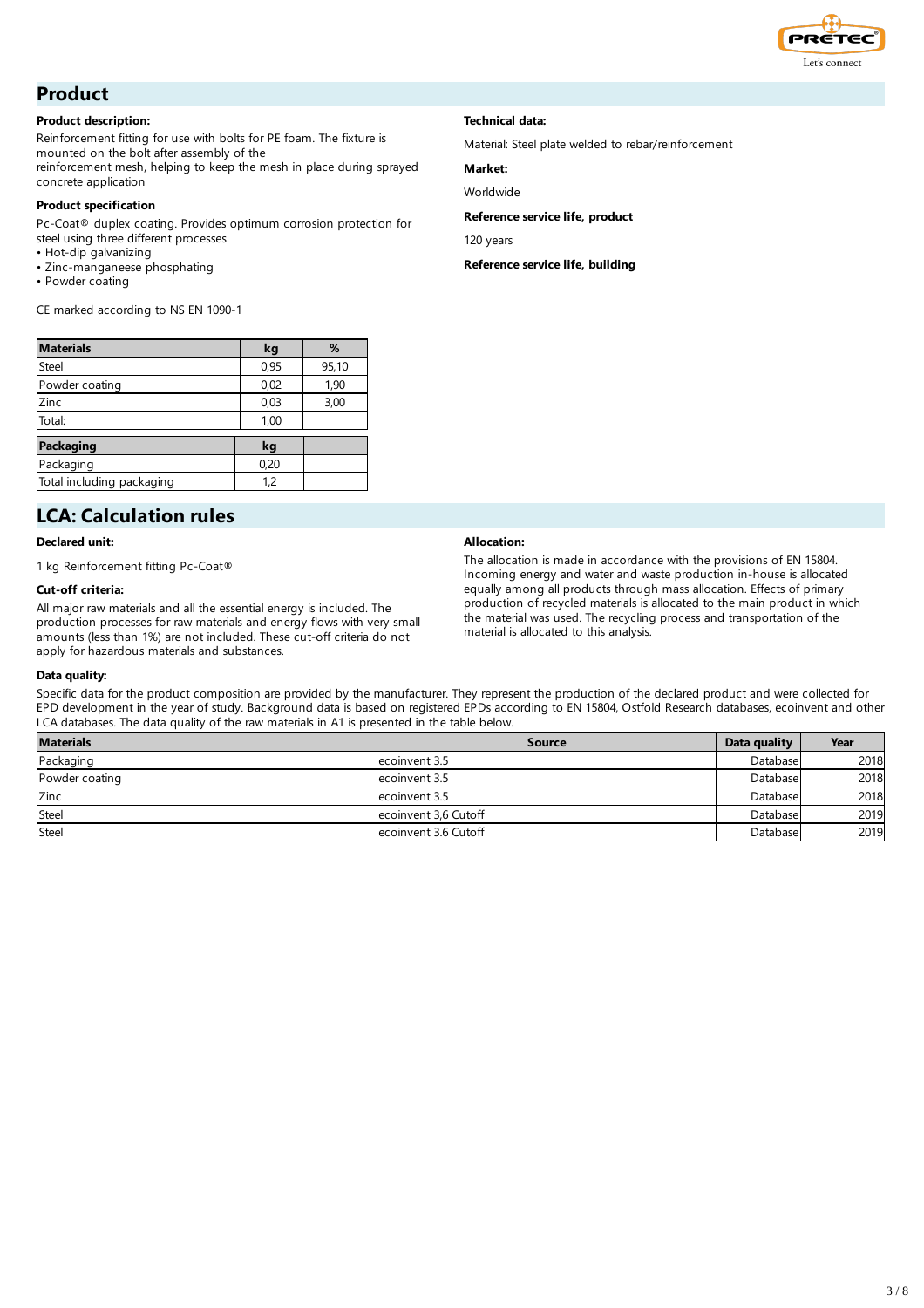

### **System boundary:**

This EPD is a "cradle-to-gate with options" EPD. The system boundary for this LCA report is from A1 to A4, C1-C4 and D



**Additional technical information:**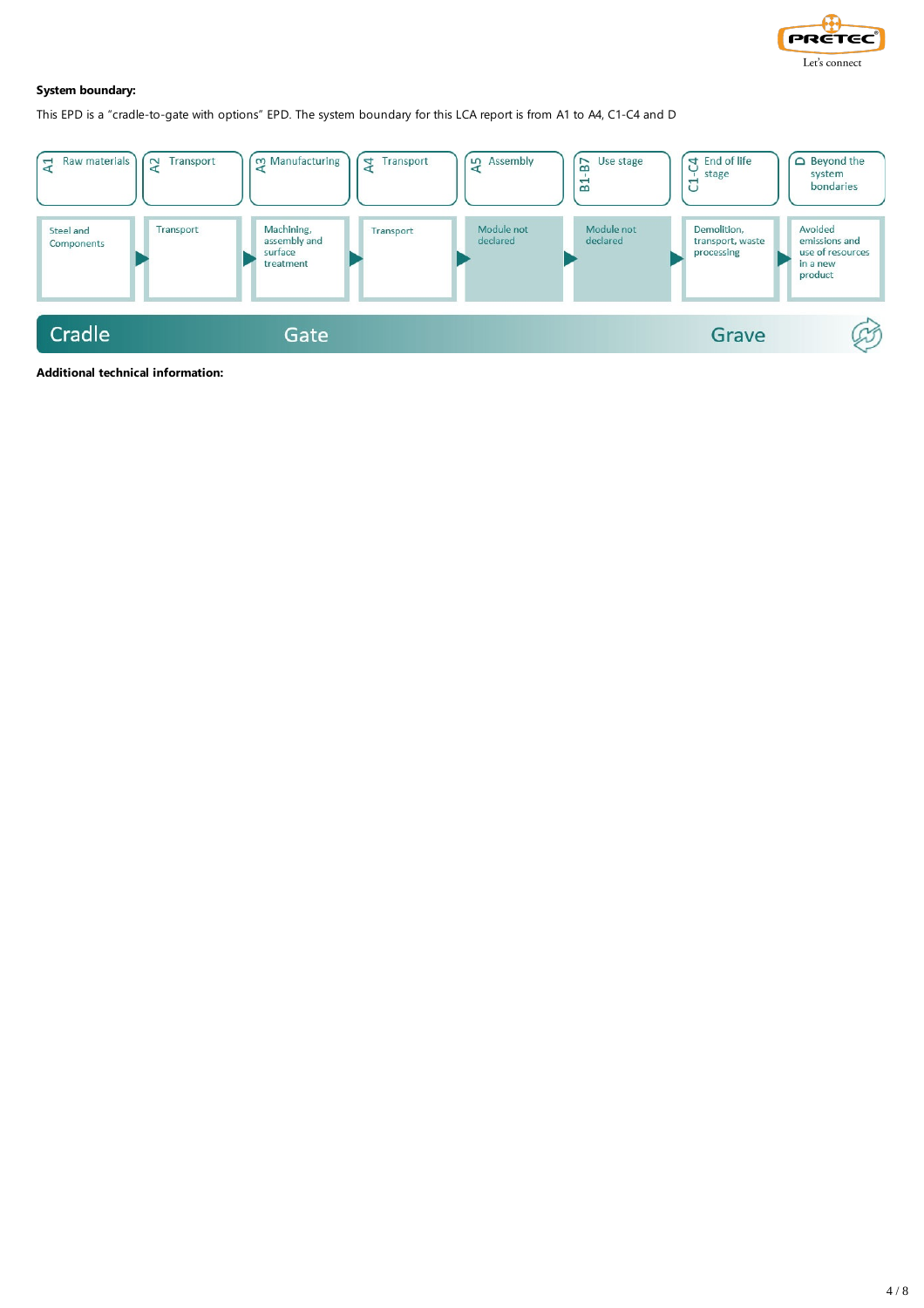

# **LCA: Scenarios and additional technical information**

The following information describe the scenarios in the different modules of the EPD.

Module C "end of life stage" is a generic scenario for decommissioning of construction. Subject to project specific conditions. Grade of recycling for different steel grades is based on statistics obtained from Norsk Stålforbund. wood packaging (Euro pallet) is assumed to be re-used.

### **Transport from production place to user (A4)**

| <b>Type</b>          | <b>Capacity utilisation</b><br>(incl. return) % | <b>Type of vehicle</b>              | Distance km | <b>Fuel/Energy</b><br>consumption | Unit  | Value (I/t) |
|----------------------|-------------------------------------------------|-------------------------------------|-------------|-----------------------------------|-------|-------------|
| <b>Truck</b>         | 55.0 %                                          | Truck, lorry over 32 tonnes, EURO 6 | 300         | 0.022606                          | l/tkm | 6,78        |
| Railway              |                                                 |                                     |             |                                   | l/tkm |             |
| <b>Boat</b>          | 65.0 %                                          | Ship, Freighter, Transoceanic       | 20315       | 0.002976                          | l/tkm | 60.46       |
| Other Transportation |                                                 |                                     |             |                                   | l/tkm |             |

### **End of Life (C1, C3, C4)**

| ı.                                    | Unit | Value  |
|---------------------------------------|------|--------|
| Hazardous waste disposed              | kg   |        |
| Collected as mixed construction waste | kg   |        |
| <b>Reuse</b>                          | kg   |        |
| Recycling                             | kg   | 0,8828 |
| Energy recovery                       | kg   |        |
| lTo landfill                          | kg   | 0.2682 |

#### **Transport to waste processing (C2)**

| <b>Type</b>                 | <b>Capacity utilisation</b><br>(incl. return) % | <b>Type of vehicle</b>              | Distance km | <b>Fuel/Energy</b><br>consumption | Unit  | Value (I/t) |
|-----------------------------|-------------------------------------------------|-------------------------------------|-------------|-----------------------------------|-------|-------------|
| <b>Truck</b>                | 55.0 %                                          | Truck, lorry over 32 tonnes, EURO 6 | 300         | 0.022606                          | l/tkm | 6,78        |
| Railway                     |                                                 |                                     |             |                                   | 1/tkm |             |
| <b>Boat</b>                 |                                                 |                                     |             |                                   | 1/tkm |             |
| <b>Other Transportation</b> |                                                 |                                     |             |                                   | 1/tkm |             |

#### **Benefits and loads beyond the system boundaries (D)**

|                                                                  | Unit | Value |
|------------------------------------------------------------------|------|-------|
| Substitution of primary steel, with net scrap steel (kg)         |      | 0,57  |
| Substitution of electricity, in Norway (MJ)                      | IM.  | 0,28  |
| Substitution of thermal energy, district heating, in Norway (MJ) | IM.  | 1.98  |
| Substitution of primary wood (kg)                                | ∣kq  | 0,07  |

¨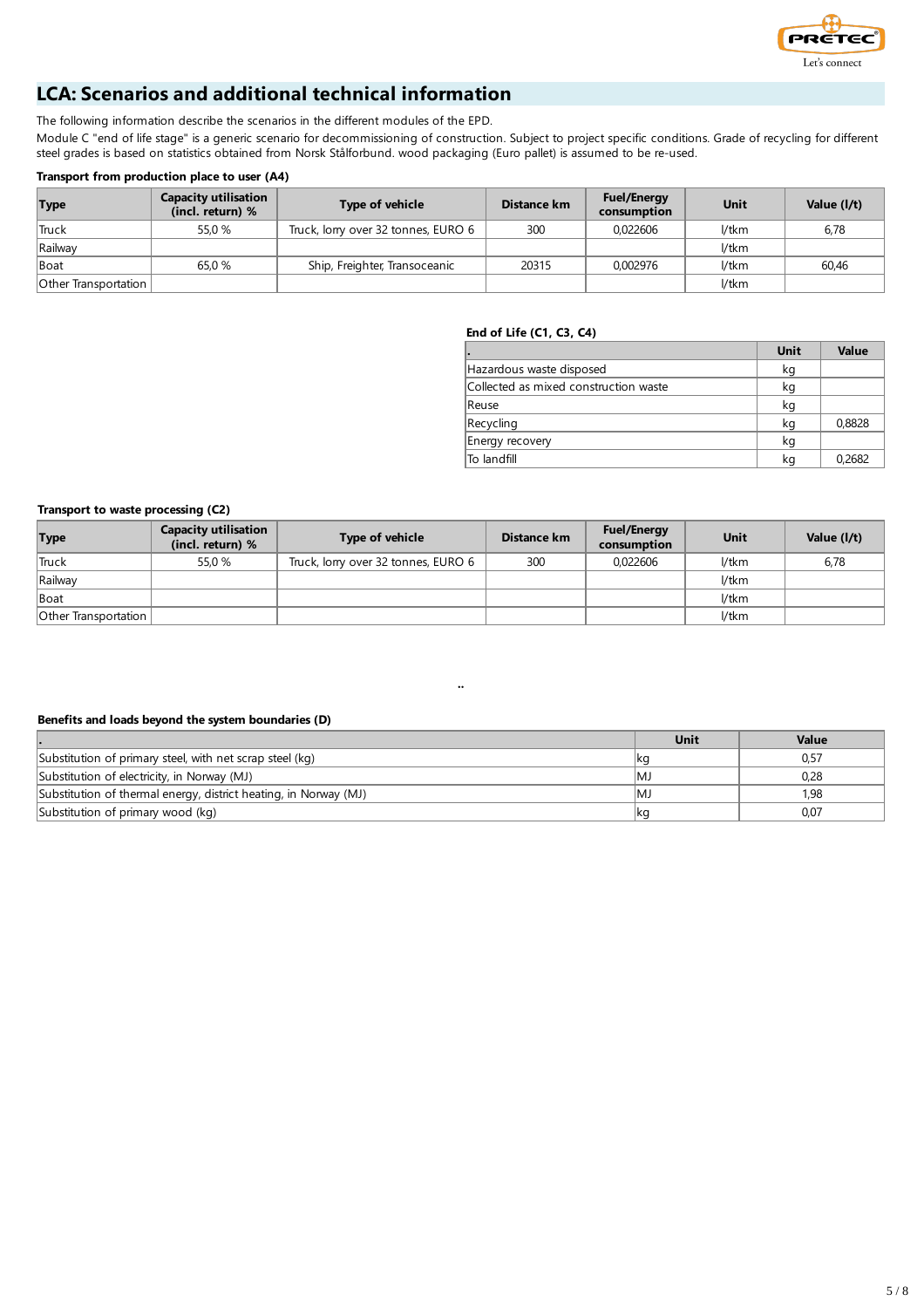

# **LCA: Results**

The LCA results are presented below for the declared unit defined on page 2 of the EPD document.

# **System boundaries (X=included, MND=module not declared, MNR=module not relevant)**

|                  | <b>Product stage</b> |                |           | <b>Construction</b><br>installation<br>stage | End of life stage<br>User stage |                                    |                |             | <b>Beyond the</b><br>system<br>bondaries |                                     |                          |                                  |           |                         |                 |                                                   |
|------------------|----------------------|----------------|-----------|----------------------------------------------|---------------------------------|------------------------------------|----------------|-------------|------------------------------------------|-------------------------------------|--------------------------|----------------------------------|-----------|-------------------------|-----------------|---------------------------------------------------|
| Raw<br>materials | Transport            | Manufacturing  | Transport | Assembly                                     | 3<br>∍                          | 8<br>듮<br>-<br>្ទិ<br>ة.<br>أ<br>Ξ | Repair         | Replacement | Refurbishment                            | ਛ<br>-<br>Operatio<br>energy<br>use | Operational<br>water use | construction<br>demolition<br>۵è | Transport | processing<br>aste<br>⋧ | <b>Disposal</b> | င္ၿ<br>2<br>Recycling-<br>potential<br>Reuse-Reco |
| A <sub>1</sub>   | A <sup>2</sup>       | A <sub>3</sub> | A4        | A <sub>5</sub>                               | <b>B1</b>                       | <b>B2</b>                          | B <sub>3</sub> | <b>B4</b>   | <b>B5</b>                                | B <sub>6</sub>                      | <b>B7</b>                | С1                               | C2        | C <sub>3</sub>          | C <sub>4</sub>  | D                                                 |
| X                | X                    | X              | X         |                                              |                                 |                                    |                |             |                                          |                                     |                          | $\checkmark$<br>∧                | X         | Χ                       | X               | X                                                 |

### Environmental impact

| Parameter   | <b>Unit</b>                                          | $A1 - A3$    | A4           | C <sub>1</sub> | C <sub>2</sub> | C <sub>3</sub> | C <sub>4</sub> | D             |
|-------------|------------------------------------------------------|--------------|--------------|----------------|----------------|----------------|----------------|---------------|
| <b>GWP</b>  | $\log$ CO <sub>2</sub> -eq                           | $2.97E + 00$ | $2,71E-01$   | 5.67E-02       | 2,48E-02       | $6,85E-04$     | 1.39E-03l      | $-1,03E+00$   |
| ODP         | kg CFC11 -eq                                         | 1.62E-07l    | 4,85E-08     | 9.82E-09       | 5,10E-09       | 1,18E-10       | 4.62E-10       | $-4.62E-08$   |
| <b>POCP</b> | $\left  \text{kg C}_2 \text{H}_4 \text{-eq} \right $ | I.54E-03     | 1,63E-04     | 9.50E-06       | 3,88E-06       | 1,27E-07       | 4.24E-07       | $-7,07E-04$   |
| AP          | $\log SO_2$ -eq                                      | $1.37E - 02$ | 4,97E-03     | 4.30E-04       | $6,41E-05$     | 2,98E-06       | $1.01E - 05$   | $-4,52E-03$   |
| EP          | $\log PO_4^3$ - eq                                   | 1.88E-03     | 4,42E-04     | $9,36E-05$     | 8.84E-06       | 6,20E-07       | 1.79E-06       | $-1.48E-03$   |
| <b>ADPM</b> | $\log$ Sb -eq                                        | $2,05E-04$   | 1,21E-07     | $2,45E-10$     | 5,91E-08       | 1,70E-09       | 2,70E-11       | $-1,88E-05$   |
| <b>ADPE</b> | lMJ                                                  | $3,02E + 01$ | $3,80E + 00$ | 7,84E-01       | 4,08E-01       | $9,60E-03$     | 3,91E-02       | $-9,88E + 00$ |

GWP Global warming potential; ODP Depletion potential of the stratospheric ozone layer; POCP Formation potential of tropospheric photochemical oxidants; AP Acidification potential of land and water; EP Eutrophication potential; ADPM Abiotic depletion potential for non fossil resources; ADPE Abiotic depletion potential for fossil resources

"Reading example: 9,0 E-03 = 9,0\*10-3 = 0,009"

\*INA Indicator Not Assessed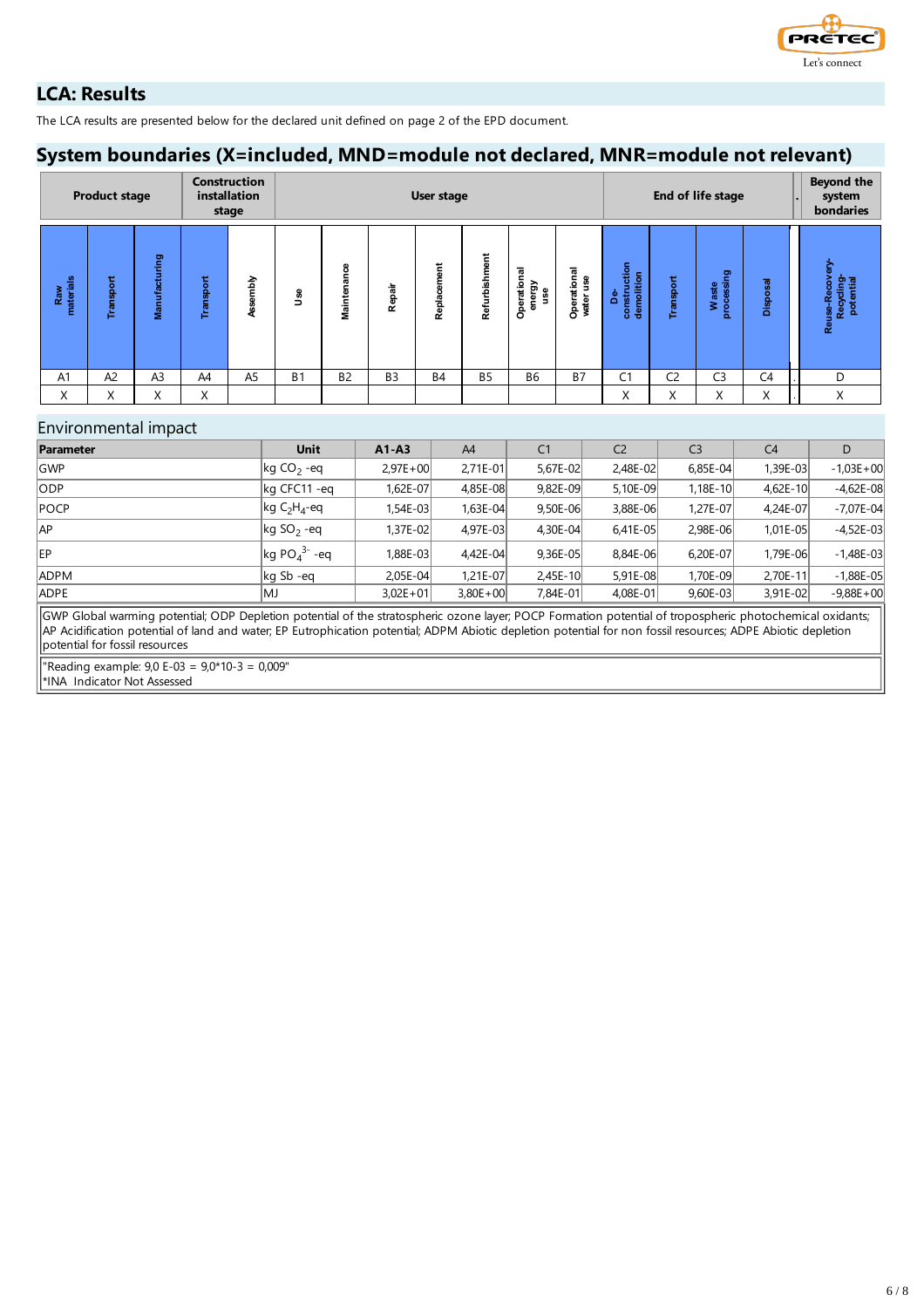

### Resource use

| Parameter   | <b>Unit</b>     | $A1 - A3$    | A4           | C <sub>1</sub> | C <sub>2</sub> | C <sub>3</sub> | C <sub>4</sub> | D            |
|-------------|-----------------|--------------|--------------|----------------|----------------|----------------|----------------|--------------|
| RPEE        | lMJ             | $5,11E+00$   | 8,64E-02     | 4,27E-03       | 7,41E-03       | 1,07E-02       | $3,19E-04$     | $-2,68E+00$  |
| <b>RPEM</b> | MJ              | $2.82E + 00$ | $0.00E + 00$ | $0,00E + 00$   | $0,00E + 00$   | $0,00E + 00$   | $0,00E + 00$   | $-1,02E+00$  |
| <b>TPE</b>  | lMJ             | $7.93E + 00$ | 8,64E-02     | 4,27E-03       | 7,41E-03       | 1,07E-02       | $3,19E-04$     | $-3,69E+00$  |
| <b>NRPE</b> | lMJ             | $3,25E+01$   | $3,96E + 00$ | 7,91E-01       | $4,20E-01$     | 1,02E-02       | 3,96E-02       | $-9,82E+00$  |
| <b>NRPM</b> | lMJ             | $0.00E + 00$ | $0.00E + 00$ | $0,00E + 00$   | $0,00E + 00$   | $0.00E + 00$   | $0,00E + 00$   | $0,00E + 00$ |
| TRPE        | lMJ             | $3,25E+01$   | $3,96E + 00$ | 7,91E-01       | $4,20E-01$     | $1,02E-02$     | 3,96E-02       | $-9,82E+00$  |
| <b>SM</b>   | ∣kg             | $1,10E-01$   | $0.00E + 00$ | $0,00E + 00$   | $0,00E + 00$   | $0,00E + 00$   | $0,00E + 00$   | $0,00E + 00$ |
| <b>RSF</b>  | lMJ             | $0.00E + 00$ | $0.00E + 00$ | $0.00E + 00$   | $0.00E + 00$   | $0.00E + 00$   | $0.00E + 00$   | $-5,52E-05$  |
| <b>NRSF</b> | lMJ             | $0.00E + 00$ | $0.00E + 00$ | $0,00E + 00$   | $0.00E + 00$   | $0.00E + 00$   | $0.00E + 00$   | $0,00E + 00$ |
| lw          | $\mathsf{Im}^3$ | $3,01E-02$   | $6,00E-04$   | 6,80E-05       | $9,95E-05$     | $2,30E-06$     | 4,29E-05       | $-6,20E-03$  |

RPEE Renewable primary energy resources used as energy carrier; RPEM Renewable primary energy resources used as raw materials; TPE Total use of renewable primary energy resources; NRPE Non renewable primary energy resources used as energy carrier; NRPM Non renewable primary energy resources used as materials; TRPE Total use of non renewable primary energy resources; SM Use of secondary materials; RSF Use of renewable secondary fuels; NRSF Use of non renewable secondary fuels; W Use of net fresh water

"Reading example: 9,0 E-03 = 9,0\*10-3 = 0,009" \*INA Indicator Not Assessed

### End of life - Waste

| Parameter                                                                                    | Unit | $A1 - A3$    | A4           | C <sub>1</sub> | C <sub>2</sub> | C <sub>3</sub> | C4       |               |  |
|----------------------------------------------------------------------------------------------|------|--------------|--------------|----------------|----------------|----------------|----------|---------------|--|
| HW                                                                                           | ∣kg  | $2.52E - 04$ | 2.75E-06     | 2.15E-06       | 2.24E-07       | 9.20E-09       | 5.90E-08 | $-8.39E - 05$ |  |
| <b>NHW</b>                                                                                   | ∣kg  | $3.86E + 00$ | $9.80E - 02$ | 3.56E-03       | $3.84E - 02$   | 5.79E-04       | 2.68E-01 | $-1.67E + 00$ |  |
| <b>RW</b>                                                                                    | ∣kg  | INA*         | INA*         | INA*           | INA*           | INA*           | INA*     | INA*I         |  |
| HW Hazardous waste disposed; NHW Non hazardous waste disposed; RW Radioactive waste disposed |      |              |              |                |                |                |          |               |  |
| "Reading example: $9,0$ E-03 = $9,0*10-3 = 0,009"$<br>I*INA Indicator Not Assessed           |      |              |              |                |                |                |          |               |  |

### End of life - Output flow

| Parameter   | Unit                                                                                                                                              | $A1 - A3$    | A4           |              | C <sub>2</sub> | C3               | C4           |              |  |
|-------------|---------------------------------------------------------------------------------------------------------------------------------------------------|--------------|--------------|--------------|----------------|------------------|--------------|--------------|--|
| CR          | ∣kg                                                                                                                                               | $0.00E + 00$ | $0.00E + 00$ | $0.00E + 00$ | $0.00E + 00$   | $0.00E + 00$     | $0.00E + 00$ | $0,00E + 00$ |  |
| <b>IMR</b>  | ∣kg                                                                                                                                               | $0.00E + 00$ | $0.00E + 00$ | $0.00E + 00$ | $0.00E + 00$   | 7.23E-01         | $0.00E + 00$ | $0.00E + 00$ |  |
| <b>IMER</b> | ∣kg                                                                                                                                               | $0.00E + 00$ | $0,00E + 00$ | $0.00E + 00$ | $0.00E + 00$   | $0.00E + 00$     | $0.00E + 00$ | $0,00E + 00$ |  |
| <b>IEEE</b> | IMJ                                                                                                                                               | INA*         | INA*         | INA*         | INA*I          | INA <sup>*</sup> | INA*l        | INA*         |  |
| <b>IETE</b> | lMJ                                                                                                                                               | INA*         | INA*         | INA*         | INA*           | INA*             | INA*         | INA*         |  |
|             | CR Components for reuse; MR Materials for recycling; MER Materials for energy recovery; EEE Exported electric energy; ETE Exported thermal energy |              |              |              |                |                  |              |              |  |

"Reading example: 9,0 E-03 = 9,0\*10-3 = 0,009"

\*INA Indicator Not Assessed